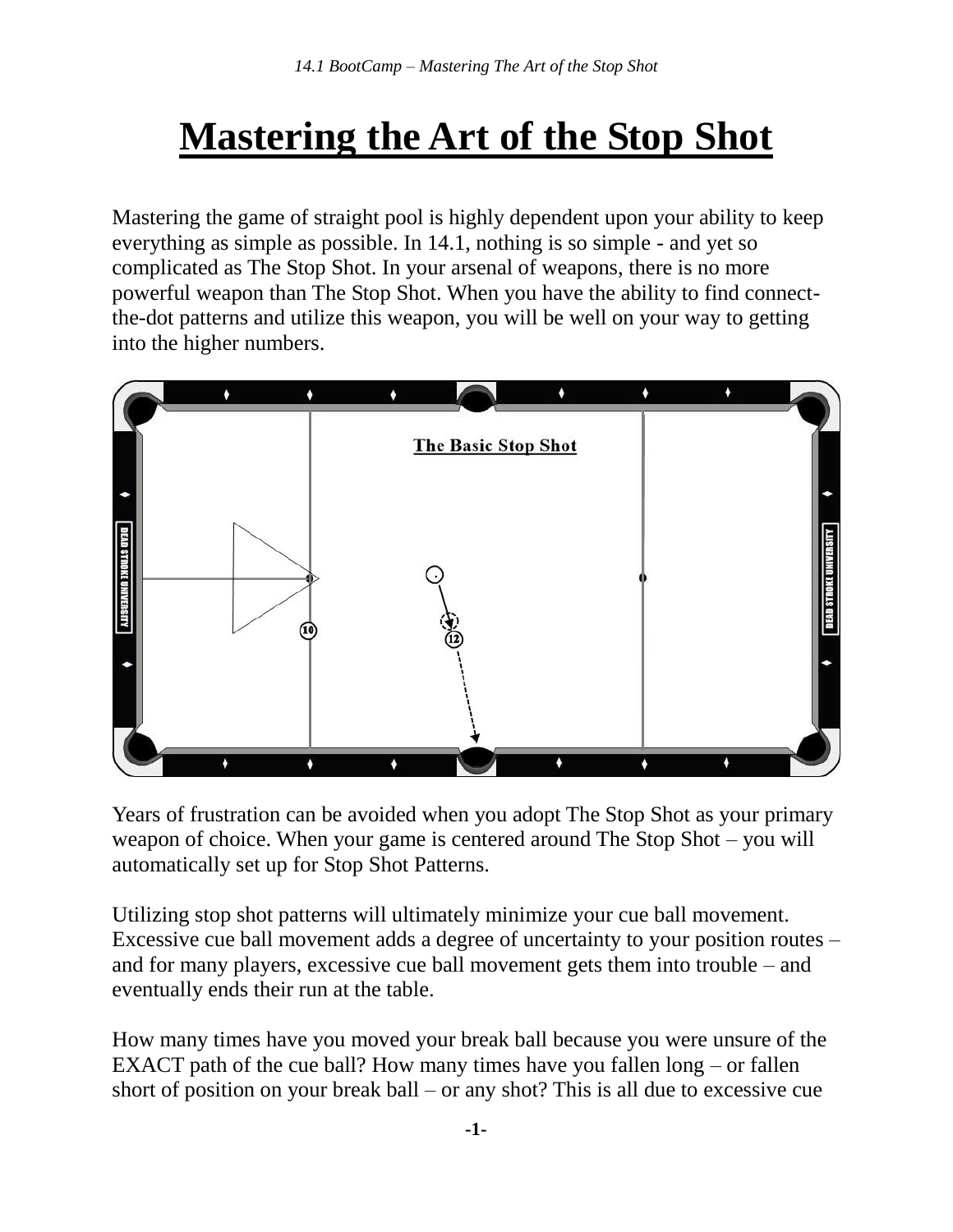ball movement. We can avoid excessive movement of the cue ball by utilizing stop shot patterns.

During this course, we will be using some of the same basic patterns to set up for our break ball. You will see several different varieties of these same patterns over and over again. You will not only utilize these patterns to get on the break ball, you will also learn how to utilize these patterns throughout the entire rack. This will enable you to set up on secondary break balls – as well as assisting you to properly fall into the proper patterns.



## **The Right Angle**

The Right angle is the most basic type of end pattern that we will be using throughout this course. It is you basic stop-stop-pattern – however you must be able to properly fall on this pattern for it to be effective.

Our ability to move from pattern to pattern is vital. This is the type of pattern we want at the end of the rack, however … if we cannot get there – we will not get there. By practicing and mastering the stop shot – and by adopting a method of using stop shot patterns, you can and will fall on this end pattern at will.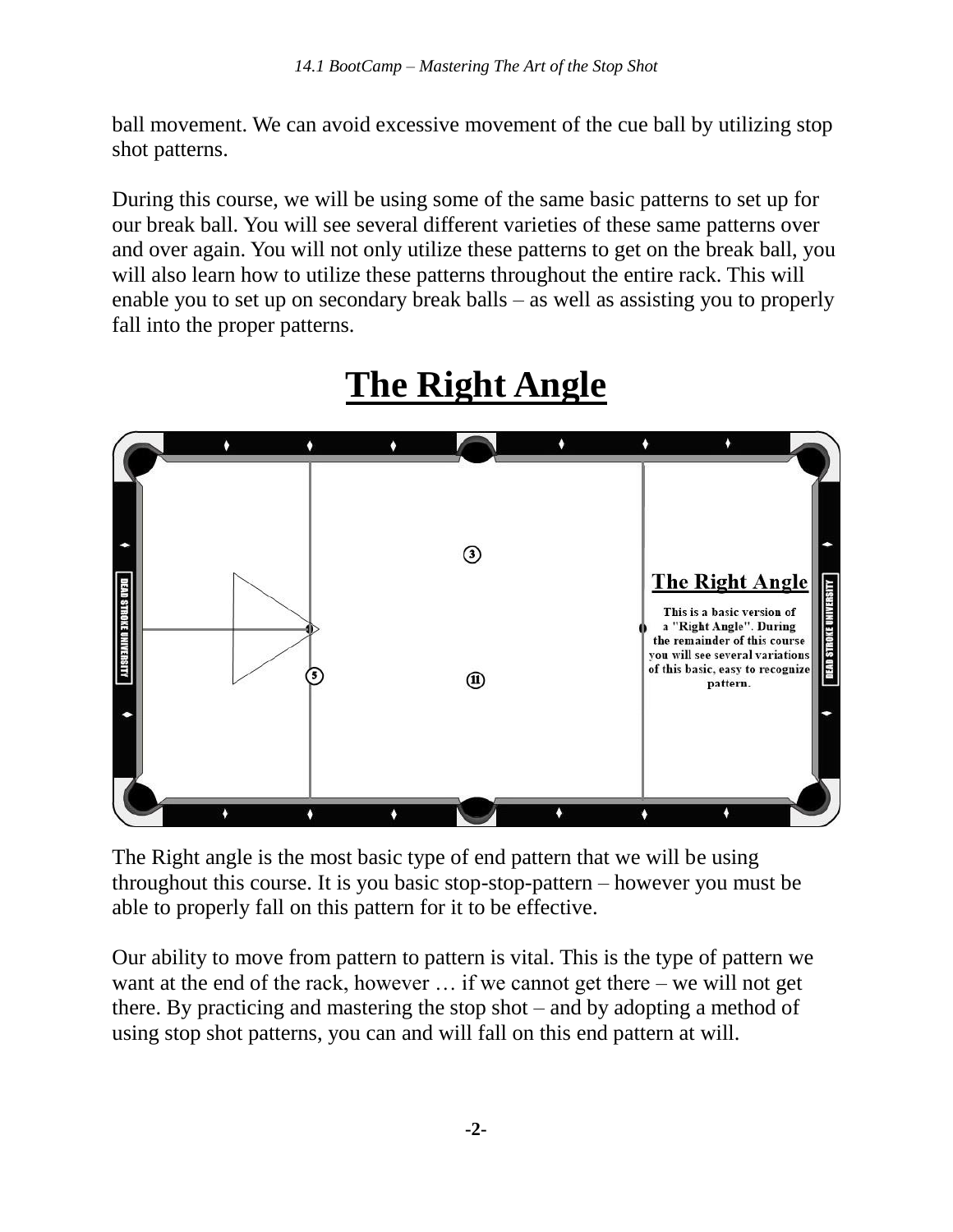## **The Basic Box**



The game of 14.1 Continuous is a game of patterns. The patterns that you use will dictate your cue ball movement. In The Basic Box pattern – you see that we have merely added another ball to The Right Angle pattern. That 4<sup>th</sup> ball will be used to get a stop shot position end pattern.

You will see these patterns within the rack, as well as at the end of the rack. We will learn how to get from pattern to pattern by attaining position on "Transitional" Balls" within the rack. We get position Transitional Balls the same way that we get position on the break ball … by using basic patterns.

The more you simplify your cue ball movement, the easier the game will be for you. If you have a tendency to have your cue ball move all around the table, you might have difficulty at first. If you practice these patterns diligently, then you will be amazed at how your game jumps to another level in a very short period of time.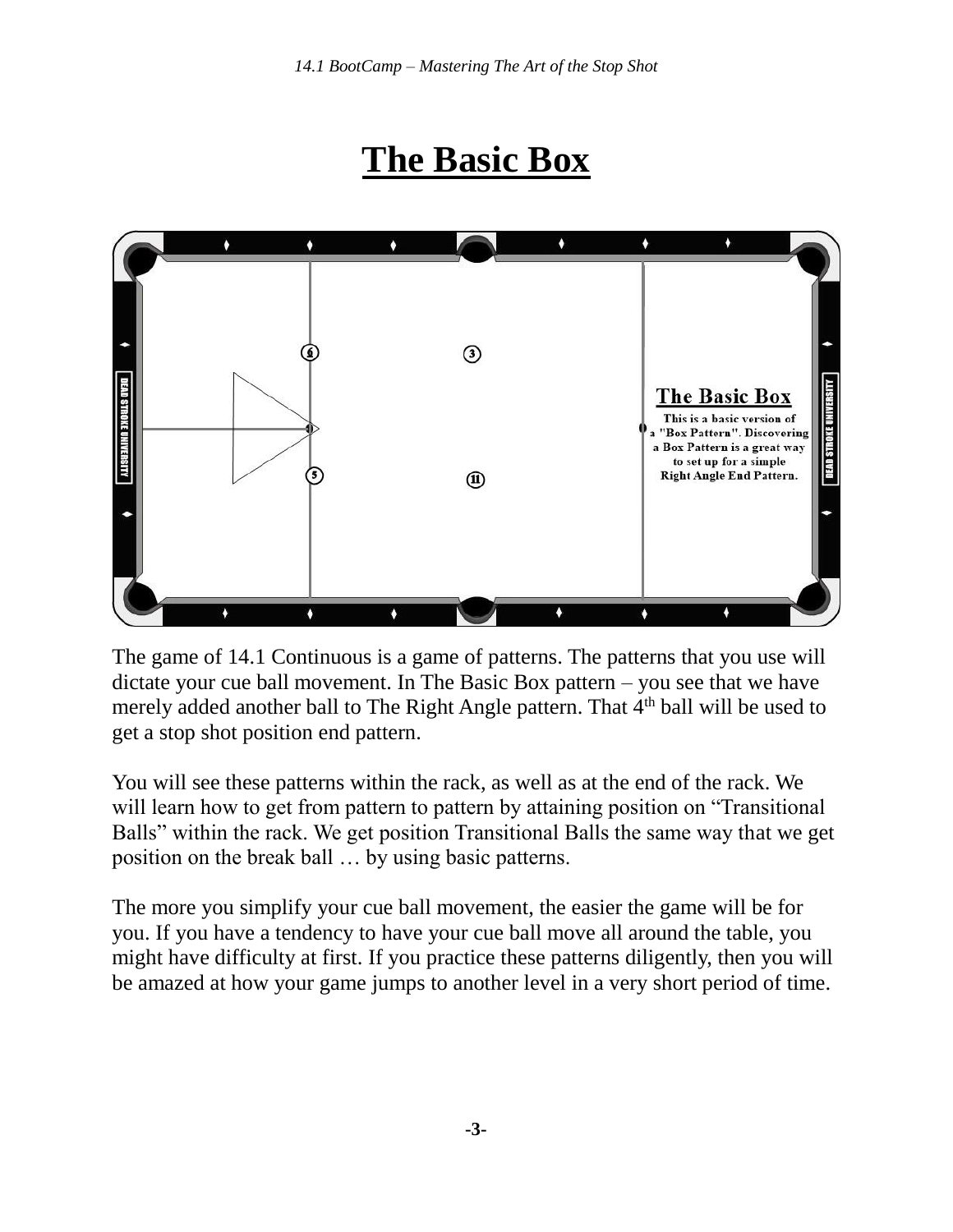